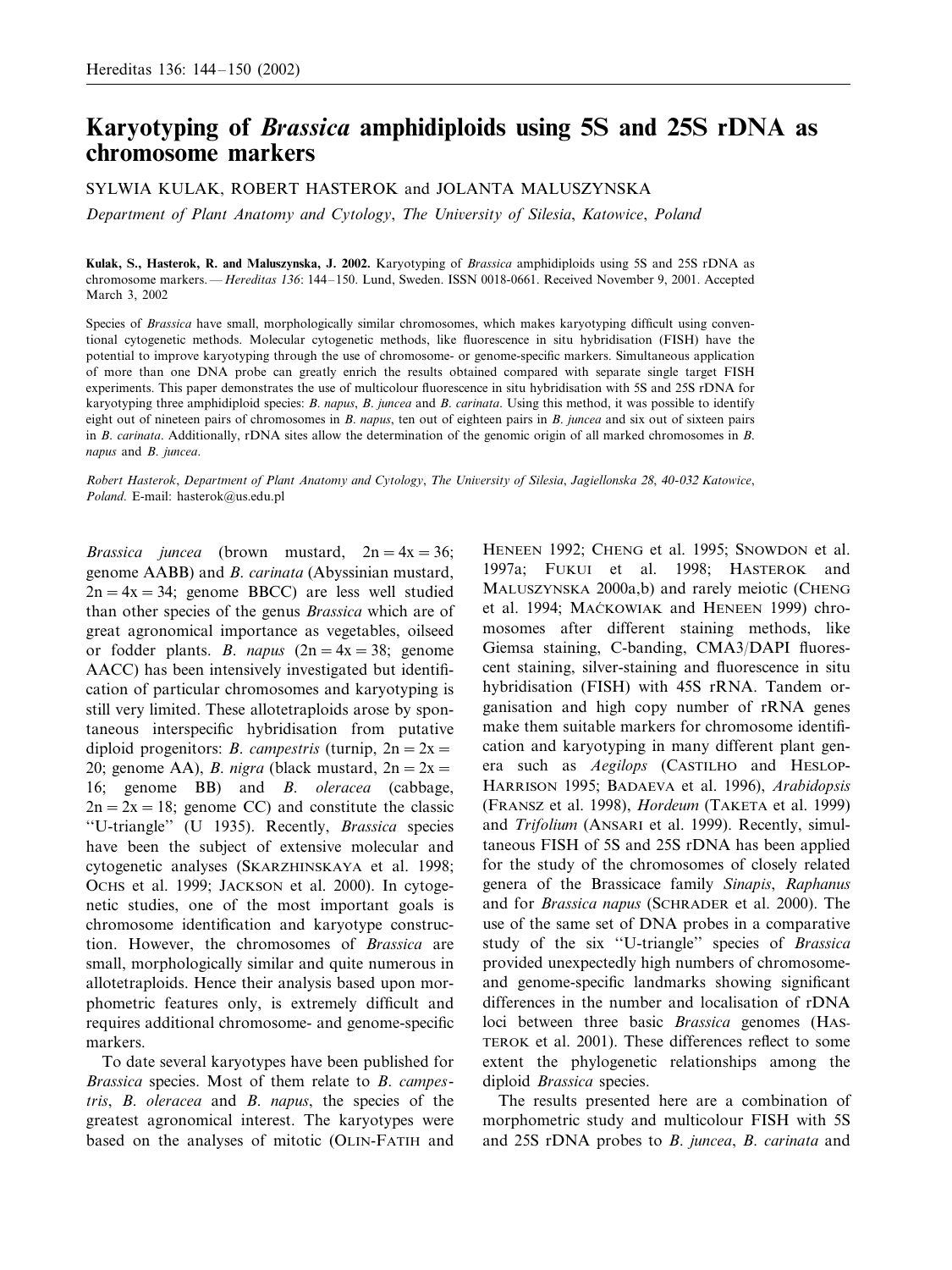*B*. *napus* chromosomes, which allowed karyotype construction for three allopolyploid *Brassica* species.

### MATERIALS AND METHODS

#### *Chromosome preparation*

Seeds of *B*. *napus* cv. Leo, *B*. *juncea* cv. Malopolska (obtained from the plant breeding station Ulhowek, Poland) and *B*. *carinata* cv. s-67 (Holetta R. Center, Ethiopia) were germinated on moist filter paper in Petri dishes at 20–22°C. Further treatment is according to HASTEROK et al. (2001). Briefly, seedlings with roots, 1–2 cm long, were treated with 2 mM 8-hydroxyquinoline for 1.5–2 h at room temperature (RT), fixed in methanol – glacial acetic acid (3:1) and stored at  $-20$ °C until use. Fixed roots were washed in citrate buffer (0.01 M citric acid  $+0.01$  M sodium citrate, pH 4.8) and digested enzymatically in a mixture of  $1\%$  (w/v) cellulase (Calbiochem),  $1\%$  (w/v) cellulase "Onozuka R-10" (Serva) and  $20\%$  (v/v) pectinase (Sigma) for 1.5–2 h at 37°C. The material was squashed in a drop of 45 % acetic acid. After freezing, the coverslips were removed and the preparations were immediately post-fixed in prechilled ethanol – glacial acetic (3:1), dehydrated in absolute ethanol and air-dried.

## *DNA probes and fluorescence in situ hybridisation*

Labelling of the rDNA probes and fluorescence in situ hybridisation were carried out according to the methods described in HASTEROK et al. (2001). Briefly, a 2.3 kb subclone of the 25S rDNA coding region of *Arabidopsis thaliana* (UNFRIED and GRUENDLER 1990) was labelled with digoxigenin-11 dUTP (Roche) by nick translation following the protocol provided by the kit's manufacturer (Roche). The 5S rDNA from the wheat, clone pTa794 (GER-LACH and DYER 1980) was amplified and labelled with rhodamine-4-dUTP using PCR with universal M13 'forward' (5--CAG GGT TTT CCC AGT CAC GA-3') and 'reverse' (5'-CGG ATA ACA ATT TCA CAC AGG A-3') sequencing primers. Conditions for PCR labelling were as follows:  $94^{\circ}$ C  $\times$  1 min, 35 cycles of  $94^{\circ}$ C × 40 s,  $55^{\circ}$ C × 40 s,  $72^{\circ}$ C × 1 min, 1 cycle of  $72^{\circ}$ C  $\times$  5 min.

Chromosome preparations were pretreated with RNase in  $2 \times SSC$  (DNase-free, 100 µg/ml, 1 h at 37°C) followed by several washes in  $2 \times SSC$  and post-fixation in 4 % aqueous formaldehyde solution. The hybridisation mixture consisted of 50% deionised formamide, 10 % dextran sulphate,  $2 \times SSC$ and 0.5 % SDS, probe DNA was mixed to a concentration of 100–130 ng per slide. The hybridisation mixture was denatured at 75°C for 10 min, the slides were denatured together at 70°C for 5 min and the probes hybridised overnight in a humid chamber at 37°C. The slides were washed stringently in 20 % deionised formamide in  $0.1 \times$  SSC, and the immunodetection of digoxigenated DNA probe was carried out by FITC-conjugated anti-digoxigenin antibodies (Roche). Finally, preparations were mounted in 2  $\mu$ g/ml DAPI (Serva) in Vectashield (Vector Laboratories). Images were acquired with a Hamamatsu CCD camera attached to an Olympus Provis epifluorescence microscope then processed uniformly and superimposed using Micrografx Picture Publisher software.

# *Karyotyping*

The lengths of chromosomes and arm length ratios were measured on several metaphase plates after fluorescence in situ hybridisation with 5S and 25S rDNA and DAPI counterstaining. The chromosome nomenclature of LEVAN et al. (1964) was adopted with slight modifications. According to the arm length ratio  $(q/p)$  all chromosomes were identified as either median  $(q/p=1.0-1.7)$  or submedian  $(q/p=$ 1.71–3.0). Nucleolar organising chromosomes were separated from the rest and presented, regardless their length, at the end of the karyotype. For the purpose of chromosome measurement, the length of satellites was excluded. The karyotypes presented are based on the chromosomes extracted from the original images presented in the respective figures.

### RESULTS AND DISCUSSION

Both 5S and 25S rDNA probes hybridised to numerous chromosomes of the complements of the allotetraploid species of *Brassica*, allowing genome- and in some cases also chromosome-specific markers especially for *B*. *juncea* and *B*. *napus* chromosomes to be identified. These markers are based on eight different rDNA-bearing chromosomal types, which are described in detail by HASTEROK et al. (2001).

### *Brassica juncea karyotype* (*AABB*)

The mitotic complement comprises 36 chromosomes (Fig. 1a) which is equal to the sum of the chromosome numbers in its putative ancestors. The lengths of chromosomes range from 1.38 to 3.25  $\mu$ m. As in the previous study carried on diploid *Brassica* species (HASTEROK and MALUSZYNSKA 2000b) and *B*. *napus* (HASTEROK and MALUSZYNSKA 2000a), morphometric analysis based on the comparison of the length of chromosomes and the position of the centromere allows only rough classification of chromosomes into median (Nr 1–6) and submedian (Nr  $7-15$ ) groups (Fig. 2a). The only chromosomes of the complement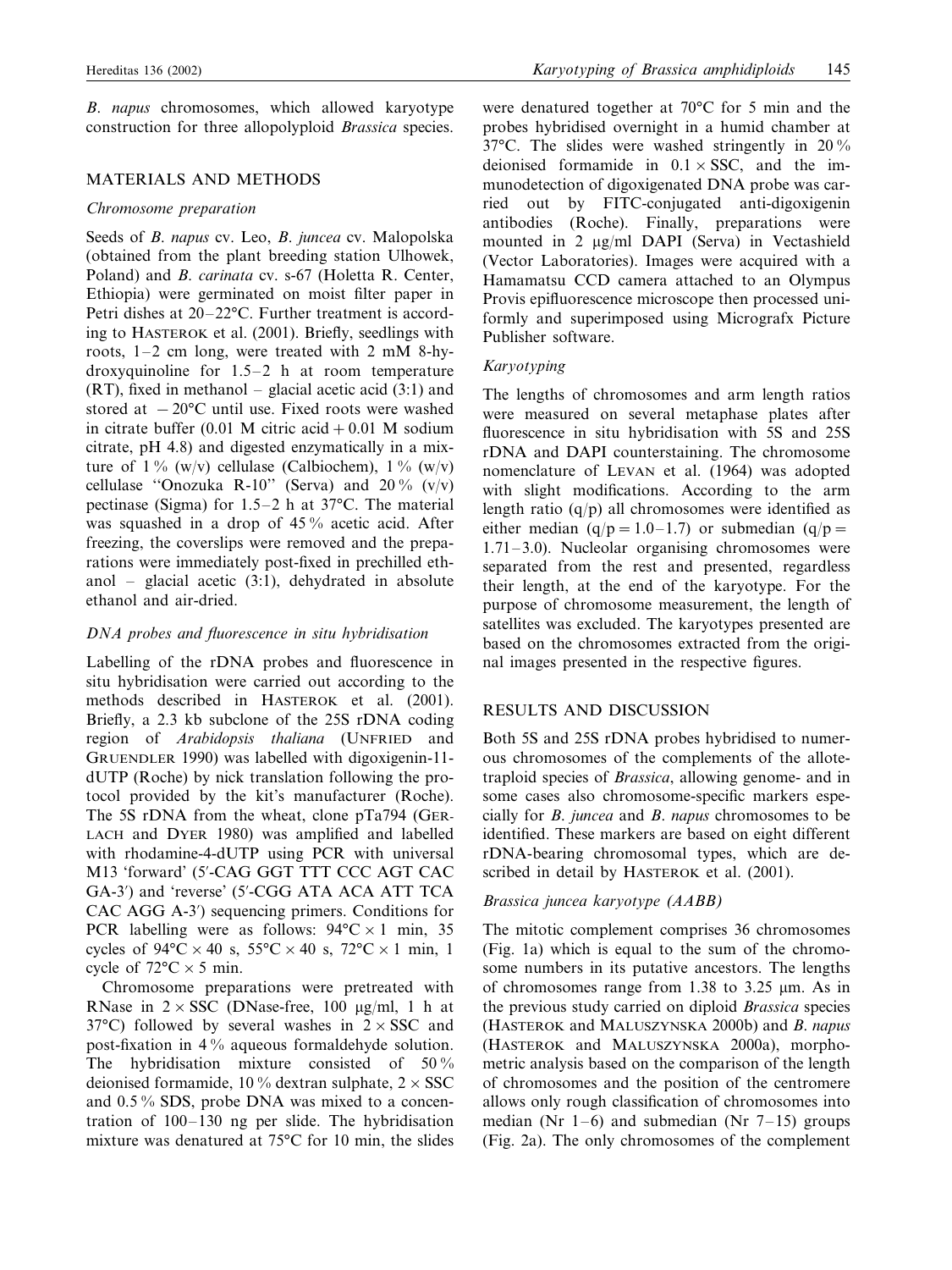

**Fig. 1.** Somatic metaphase chromosomes of *B*. *juncea* (**a–b**), *B*. *carinata* (**c–d**) and *B*. *napus* (**e–f**). (**a, c, e**) DAPI staining, (**b, d, f**) double-target fluorescence in situ hybridisation of 5S rDNA (red) and 25S rDNA (green) probes. Bars represent 5  $\mu$ m.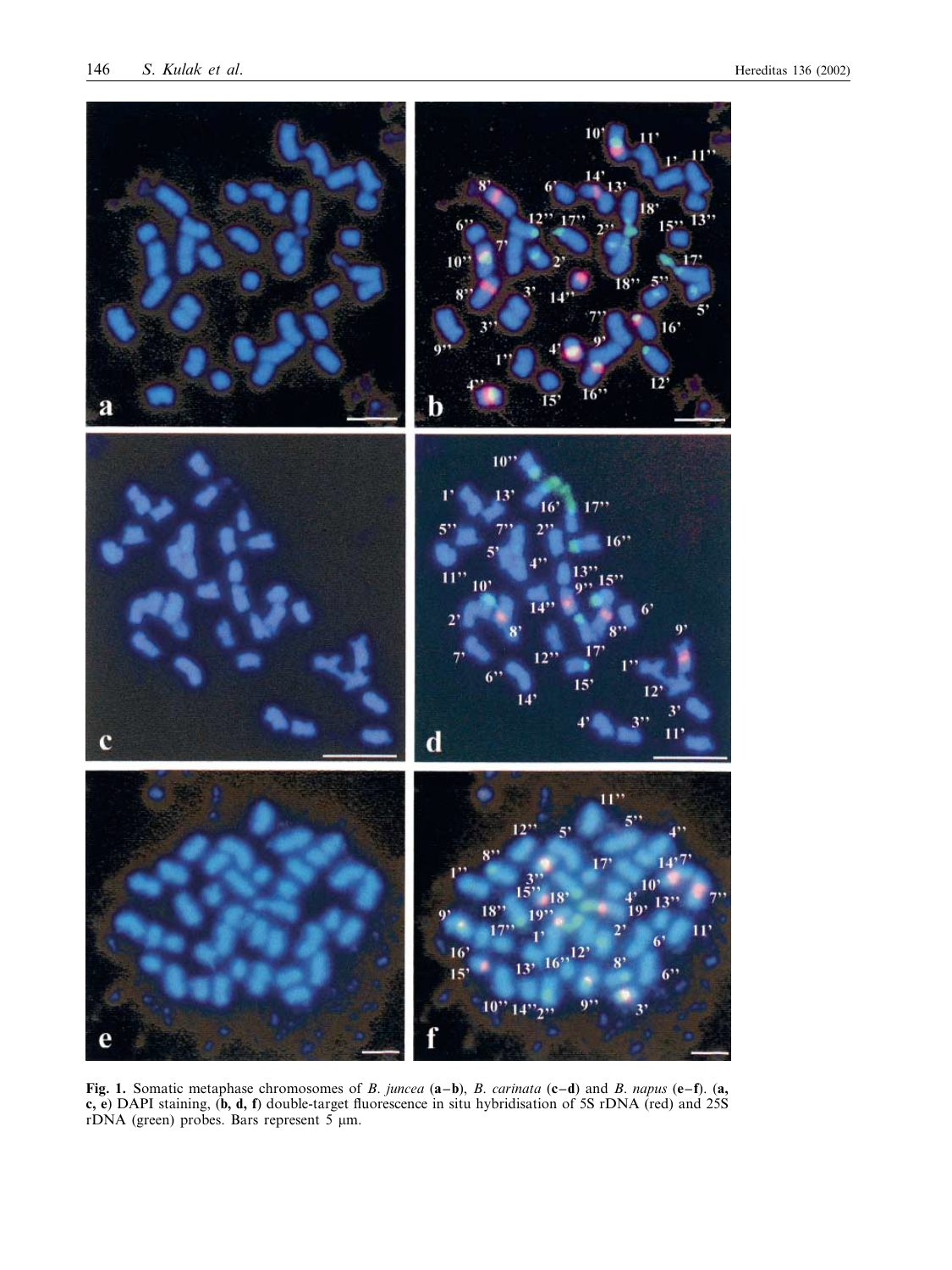

**Fig. 2.** Ideograms of *B*. *juncea* (**a**), *B*. *carinata* (**b**) and *B*. *napus* (**c**) somatic chromosomes based on the metaphase plates shown in Fig. 1. Yellow upper case letters in the ideograms signify the genomic origin of tagged chromosomes. White numbers show the general numbering of chromosomes, which are arranged in descending order according to total length. Red numbers indicate those chromosomes, which possess unique features within the whole karyotype and therefore can be unambiguously identified. Symbols: *m* (median), *sm* (submedian) and *sat* (satellite) indicate morphological groups of the chromosomes.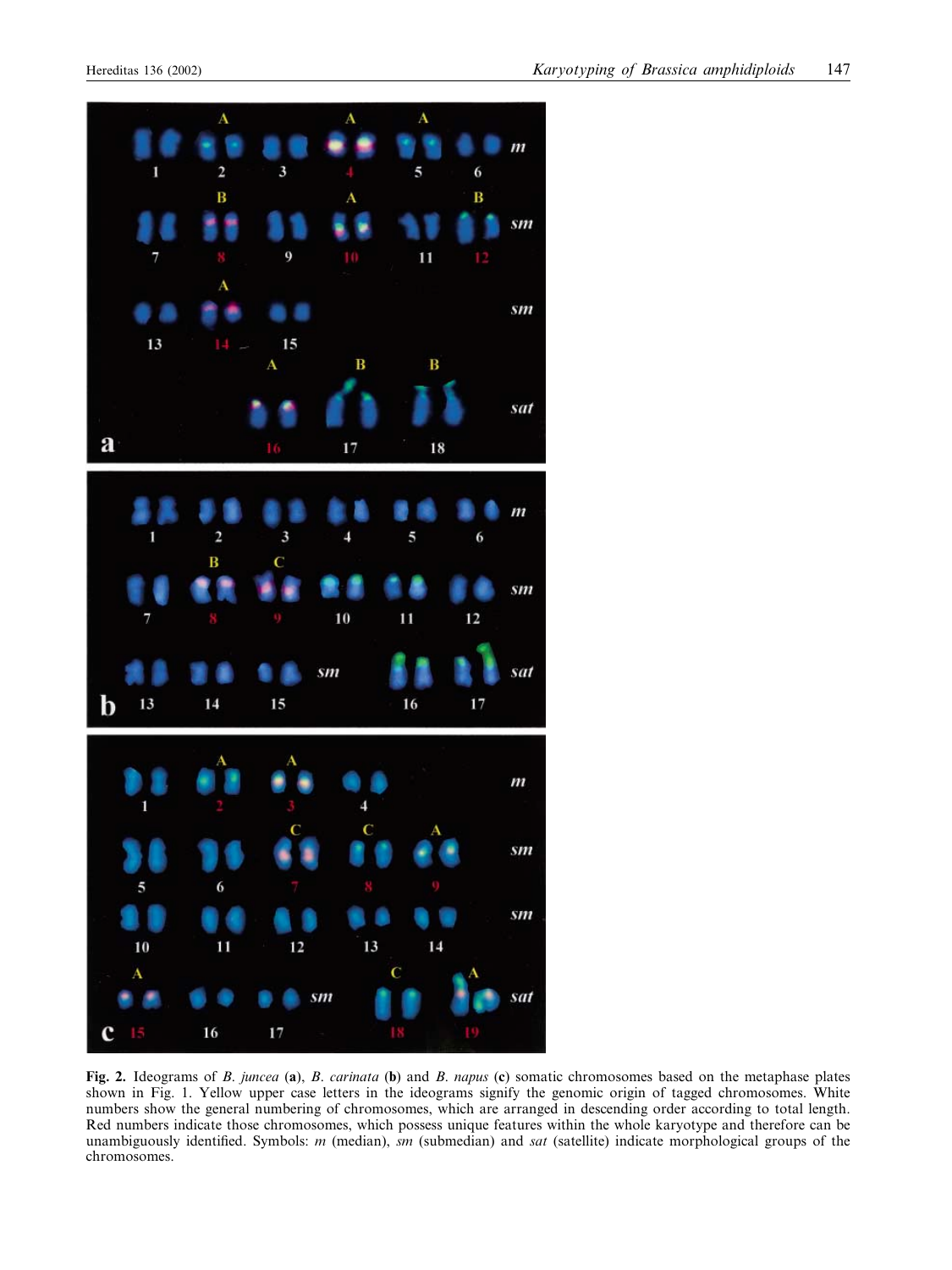that can be easily recognised, but not confirmed as strictly homologous, are the NOR-bearing chromosomes with usually prominent secondary constrictions in the short arm (Nr 17–18). Relatively large variation in chromosome size and morphology observed in this species is due to the chromosomes derived from genome A, which is the most asymmetric among the three genomes investigated.

Figure 1b shows the results of double-target FISH of 5S and 25S rDNA probes to the same mitotic chromosomes that are shown in Fig. 1a. Ten sites of 5S rDNA (red fluorescence) and sixteen sites of 25S rDNA (green fluorescence) tag 20 out of 36 chromosomes. Morphometric characteristics and the rDNA markers are sufficient to identify some chromosomes and are therefore chromosome-specific (Nr 4, 8, 10, 12, 14, 16).

Chromosomes 4, 10 and 16 have co-localised 5S and 25S rRNA genes, which among the ''U-triangle'' *Brassica* species is an exclusive feature of the A genome (HASTEROK et al. 2001). Similar juxtaposition of rRNA genes has also been found in some related species, e.g. *Raphanus satius* and *Sinapis alba* (SCHRADER et al. 2000). The position of rDNA sites in all tagged chromosomes is genome-specific allowing unequivocal determination of the genomic origin of these chromosomes (Fig. 2a)**.**

Chromosome Nr 16 is particularly interesting. It is the NOR-bearing chromosome (type I) but unlike its counterpart in *B*. *napus* (Nr 19; Fig. 2c) it consistently fails to show a distinct secondary constriction/ satellite region. In other cultivars of *B*. *juncea* we have observed this chromosome with a normal secondary constriction, while the corresponding regions of chromosomes 17 and 18 were significantly contracted (unpubl.). The striking consistency of this phenomenon suggests that these differences cannot be caused simply by the fact that secondary constrictions are naturally "fragile" and that satellites might sometimes be lost during preparation. Rather, they may reflect differences in the activity of rRNA genes between individual loci (FLAVELL 1986).

### *Brassica carinata karyotype* (*BBCC*)

The chromosomes are inordinately uniform both in size (length  $1.56-2.40 \mu m$ ) and morphology (Fig. 1c). These features preclude chromosome identification on the basis of morphometric analysis alone. According to centromere position only two groups of chromosomes can be discriminated: chromosomes Nr 1–6 are median, while chromosomes 7–15 are submedian (Fig. 2b). Two pairs of satellite chromosomes (Nr 16–17) with distinct secondary constrictions are observed in this karyotype.

Fluorescence in situ hybridisation with 5S and 25S rDNA to mitotic chromosomes (Fig. 1d) revealed the presence of four 5S rDNA sites (red fluorescence). Usually, only eight sites of 25S rDNA (green fluorescence) were observed, which is two sites less than expected on the basis of the number of 25S rDNA sites in the respective ancestral species. None of chromosomes in the complement of *B*. *carinata* carries both 5S and 25S rRNA genes, closely linked or colocalised on the same chromosome. In contrast to *B*. *juncea*, rDNA landmarks in *B*. *carinata* chromosome pairs  $(10-11$  and  $16-17$ ) are indistinguishable from each other (Fig. 2b), which is the consequence of great similarity between the B and C genomes and rather similar chromosomal distribution of rDNA landmarks. The only exceptions are chromosome pairs 8 and 9 from genomes B and C, respectively, which usually can be discriminated according to slight differences in size and localisation of their 5S rDNA sites.

In some *B*. *carinata* plants, nine 25S rDNA sites were observed, although plants carrying eight sites constituted the vast majority in the population. SNOWDON (1997) reported the presence of ten sites for this species. This proves some degree of polymorphism in the number of 45S rDNA loci not only between different cultivars but also among individuals of the same cultivar. Variation in the number of rDNA loci among individuals of the same cultivar was also observed in other plant species, for example in rye, where 5S rDNA sites were always present in chromosome 1R and 5R and only occasionally in chromosome 3R (CUADRADO and JOUVE 1997).

#### *Brassica napus karyotype* (*AACC*)

Karyotypes for this species have already been published on the basis of different chromosome staining methods, e.g. C-banding (OLIN-FATIH and HENEEN 1992), FISH with 45S rDNA (HASTEROK and MALUSZYNSKA 2000a) and computer image analysis (FUKUI et al. 1998). The length of chromosomes ranges between  $1.5-3.3 \mu m$  (Fig. 1e). Morphometric analysis identifies three groups of chromosomes (Fig. 2c). Chromosomes Nr 1–4 are median, 5–17 submedian and the last two (Nr 18 and 19) are satellited.

Double in situ hybridisation with 25S and 5S rDNA provides additional landmarks (Fig. 1f). Eight pairs of chromosomes carry rRNA gene clusters. Three pairs of chromosomes possess both types of rDNA (Nr 3, 9, 19) and belong to genome A. Three other pairs of chromosomes (Nr 7, 8, 18) carrying a single locus of either 5S or 25S rDNA belong to the C genome, while chromosome pair 2 with a pericentromeric site of 25S rDNA and chromosome pair 15 with a small terminal site of 5S rDNA belong to the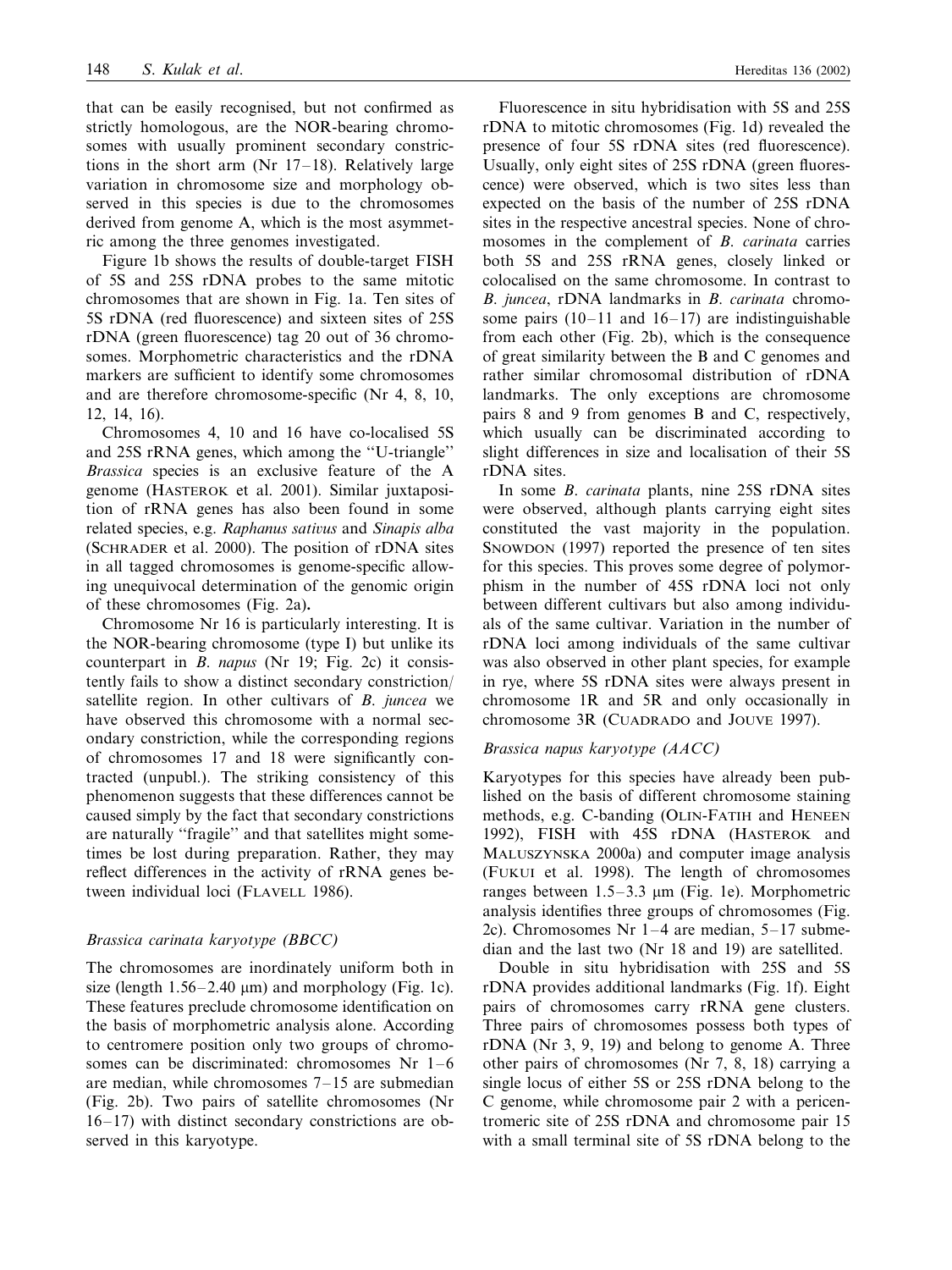A genome (Fig. 2c). As in *B*. *juncea*, the NOR-bearing chromosome Nr 18 from genome C does not frequently exhibit a secondary constriction whilst another NOR-bearing chromosome (Nr 19; genome A) has always a distended secondary constriction.

Interestingly, in this cultivar of *B*. *napus* both kinds of rDNA sites were found in only eight pairs of chromosomes, which is one pair less than was observed in another cultivar (HASTEROK et al. 2001) and two pairs less than was reported by SNOWDON et al. (2000). Intraspecific variation in the number and chromosomal localisation of rDNA is also apparent in some diploid species of *Brassica*. For instance, MALUSZYNSKA and HESLOP-HARRISON (1993) observed rDNA sites in two pairs of chromosomes in *B*. *nigra* and three pairs in *B*. *oleracea*, while subsequent studies revealed the presence of three and two pairs of these loci respectively (FUKUI et al. 1998; HAS-TEROK and MALUSZYNSKA 2000c; HASTEROK et al. 2001). Intraspecific variation in the number and chromosomal location of ribosomal genes has been observed in many other plant species, for example in cotton (HANSON et al. 1996) and rice (SHISHIDO et al. 2000). This might be the result of different chromosomal rearrangements, especially in species with numerous rDNA loci.

The analysis of rDNA localization on chromosomes of diploid *Brassica* species discriminates 8 types of chromosomes, which are confined to particular genomes A, B or C (HASTEROK et al. 2001). This allows the identification of at least some chromosomes belonging to the two different genomes in amphidiploid species. Usually, the more efficient and accurate technique for distinguishing genome components of allopolyploids or interspecific/intergeneric hybrids is genomic in situ hybridisation (GISH) (PAROKONNY et al. 1992; MUKAI et al. 1993a; MOL-NÁR-LÁNG et al. 2000). This technique has also been applied successfully to assay the presence of alien chromatin in interspecific or intergeneric hybrids mainly in Triticeae (MUKAI et al. 1993b; MORAIS-CE-CI´LIO et al. 1997). There are some problems with the application of GISH to *Brassica* species (SNOWDON et al. 1997b). Using total genomic DNA it was possible to distinguish all chromosomes of the A and B genomes in *B*. *juncea* and the B and C genomes in *B*. *carinata* but not the A and C genomes in *B*. *napus*. The close similarity between the A and C genomes has also been shown using molecular markers (PARKIN et al. 1995) and in situ hybridisation with repetitive centromeric sequences (HARRISON and HESLOP-HARRISON 1995). Therefore it is desirable to seek additional genome- as well as chromosome-specific DNA sequences, which might allow the identification of more or indeed all the chromosomes of these genomes.

#### ACKNOWLEDGEMENTS

The authors thank Dr. Glyn Jenkins (University of Wales Aberystwyth, UK) for his valuable comments on the manuscript.

#### REFERENCES

- Ansari HA, Ellison NW, Reader SM, Badaeva ED, Friebe B, Miller TE and Williams WM, (1999). Molecular cytogenetic organization of 5S and 18S–26S rDNA loci in white clover (Trifolium repens L.) and related species. Ann. Bot. 83: 199–206.
- Badaeva ED, Friebe B and Gill BS, (1996). Genome differentiation in Aegilops. 1. Distribution of highly repetitive DNA sequences on chromosomes of diploid species. Genome 39: 293–306.
- Castilho A and Heslop-Harrison JS, (1995). Physical mapping of 5S and 18S–25S rDNA and repetitive DNA sequences in Aegilops umbellulata. Genome 38: 91–96.
- Cheng BF, Heneen WK and Chen BY, (1994). Meiotic studies on a Brassica campestris-alboglabra monosomic addition line and derived B. campestris primary trisomics. Genome 37: 584–589.
- Cheng BF, Heneen WK and Chen BY, (1995). Mitotic karyotypes of Brassica campestris and Brassica alboglabra and identification of the B. alboglabra chromosome in an addition line. Genome 38: 313–319.
- Cuadrado A and Jouve N, (1997). Distribution of highly repeated DNA sequences in species of the genus Secale. Genome 40: 309–317.
- Flavell RB, (1986). The structure and comtrol of expression of ribosomal RNA genes. Oxf Surv. Plant Mol. Cell Biol. 3: 251–274.
- Fransz P, Armstrong S, Alonso-Blanco C, Fisher TC, Torres-Ruiz R and Jones G, (1998). Cytogenetics for the model system Arabidopsis thaliana. Plant J. 13: 867– 876.
- Fukui K, Nakayama S, Ohmido N, Yoshiaki H and Yamabe M, (1998). Quantitative karyotyping of three diploid Brassica species by imaging methods and localization of 45S rDNA loci on the identified chromosomes. Theor. Appl. Genet. 96: 325–330.
- Gerlach WL and Dyer TA, (1980). Sequence organization of the repeating units in the nucleus of wheat which contain 5S rRNA genes. Nucleic Acids Res. 11: 4851– 4865.
- Hanson RE, Islam-Faridi MN, Percival EA, Crane CF, Ji Y, McKnight TD, Stelly DM and Price HJ, (1996). Distribution of 5S and 18S–25S rDNA loci in a tetraploid cotton (Gossypium hirsutum L.) and its putative diploid ancestors. Chromosoma 105: 55–61.
- Harrison GE and Heslop-Harrison JS, (1995). Centromeric repetitive DNA sequences in the genus Brassica. Theor. Appl. Genet. 90: 157–165.
- Hasterok R and Maluszynska J, (2000a). Cytogenetic markers of Brassica napus chromosomes. J. Appl. Genet. 41: 1–9.
- Hasterok R and Maluszynska J, (2000b). Cytogenetic analysis of diploid Brassica species. Acta Biol. Cracoviensia Ser. Bot. 42: 145–153.
- Hasterok R and Maluszynska J, (2000c). Nucleolar dominance does not occur in root tip cells of allotetraploid Brassica species. Genome 43: 574–579.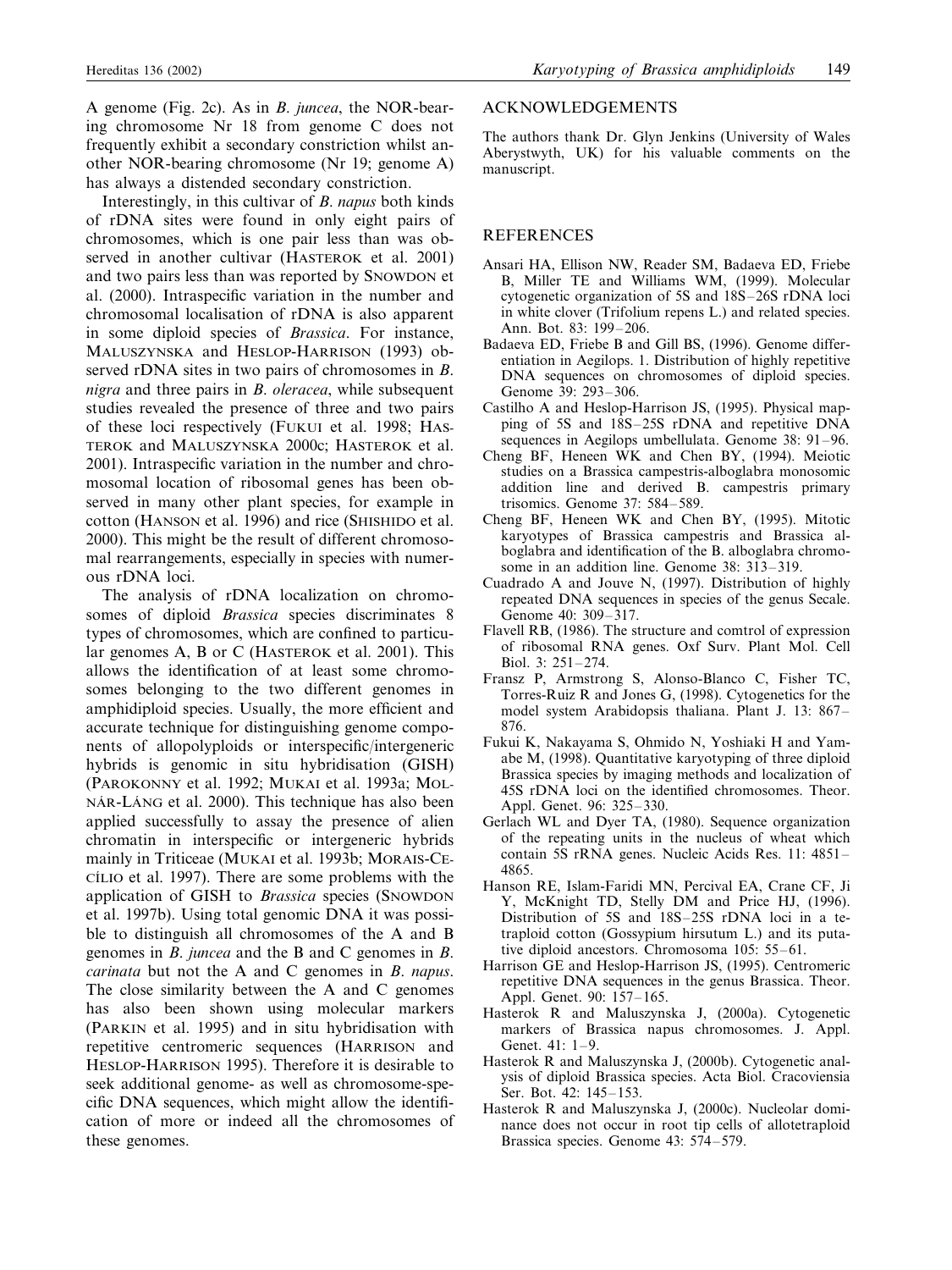- Hasterok R, Jenkins G, Langdon T, Jones RN and Maluszynska J, (2001). Ribosomal DNA is an effective marker of Brassica chromosomes. Theor. Appl. Genet. 103: 486–490.
- Jackson SA, Cheng Z, Wang ML, Goodman HM and Jiang J, (2000). Comparative fluorescence in situ hybridization mapping of a 431-kb Arabidopsis thaliana bacterial artificial chromosome contig reveals the role of chromosomal duplications in the expansion of the Brassica rapa genome. Genetics 156: 833–838.
- Levan A, Fredga K and Sandberg A, (1964). Nomenclature for centromeric position on chromosomes. Hereditas 52:  $201 - 220$ .
- Maćkowiak M and Heneen WK, (1999). Meiotic karyotypes of the B genomes of Brassica nigra and B. carinata. Hereditas 130: 131–135.
- Maluszynska J and Heslop-Harrison JS, (1993). Physical mapping of rDNA loci in Brassica species. Genome 36: 774–781.
- Molnár-Láng M, Linc G, Logojan A and Sutka J, (2000). Production and meiotic pairing behaviour of new hybrids of winter wheat (Triticum aestivum)  $\times$  winter barley (Hordeum vulgare). Genome 43: 1045–1054.
- Morais-Cecílio L, Delgado M, Jones RN and Viegas W, (1997). Interphase arrangement of rye B chromosomes in rye and wheat. Chromosome Res. 5: 177–181.
- Mukai Y, Nakahara Y and Yamamoto M, (1993a). Simultaneous discrimination of the three genomes in hexaploid wheat by multicolour fluorescence in situ hybridisation using total genomic and highly repeated DNA probes. Genome 36: 489–494.
- Mukai Y, Friebe B, Hatchett JH, Yamamoto M and Gill BS, (1993b). Molecular cytogenetic analysis of radiationinduced wheat-rye terminal and intercalary chromosomal translocations and the detection of rye chromatin specifying resistance to Hessian fly. Chromosoma 102: 88–95.
- Ochs G, Schock G, Trischler M, Kosemund K and Wild A, (1999). Complexity and expression of the glutamine synthetase multigene family in the amphidiploid crop Brassica napus. Plant Mol. Biol. 39: 395–405.
- Olin-Fatih M and Heneen WK, (1992). C-banded karyotypes of Brassica campestris, B. oleracea, and B. napus. Genome 35: 583–589.
- Parkin IAP, Sharpe AG, Keith DJ and Lydiate DJ, (1995). Identification of the A and C genomes of amphidiploid Brassica napus (oilseed rape). Genome 38: 1122–1131.
- Parokonny AS, Kenton AY, Gleba YY and Bennett MD, (1992). Genome reorganization in Nicotiana asymmetric somatic hybrids analysed by in situ hybridization. Plant J. 2: 863–874.
- Schrader O, Budahn H and Ahne R, (2000). Detection of 5S and 25S rRNA genes in Sinapis alba, Raphanus sativus and Brassica napus by double fluorescence in situ hybridization. Theor. Appl. Genet. 100: 665–669.
- Shishido R, Sano Y and Fukui K, (2000). Ribosomal DNAs: an exception to the conservation of gene order in rice genomes. Mol. Gen. Genet. 263: 586–591.
- Skarzhinskaya M, Fahleson J, Glimelius K and Mouras A, (1998). Genome organization of Brassica napus and Lesquerella fendleri and analysis of their somatic hybrids using genomic in situ hybridization. Genome 41: 691–701.
- Snowdon RJ, (1997). Fluorescence in situ hybridization techniques for Brassica: Methodological development and practical applications. Justus-Liebig Universität, Giesen.
- Snowdon RJ, Köhler W and Köhler A, (1997a). Chromosomal localization and chatacterization of rDNA loci in the Brassica A and C genomes. Genome 40: 582–587.
- Snowdon RJ, Köhler W, Friedt W and Köhler A, (1997b). Genomic in situ hybridization in Brassica amphidiploids and interspecific hybrids. Theor. Appl. Genet. 95: 1320– 1324.
- Snowdon RJ, Friedt W, Köhler A and Köhler W, (2000). Molecular cytogenetic localization and characterization of 5S and 25S rDNA loci for chromosome Identification in oilseed rape (Brassica napus L.). Ann. Bot. 86: 201– 204.
- Taketa S, Harrison GE and Heslop-Harrison JS, (1999). Comparative physical mapping of the 5S and 18S–25S rDNA in nine wild Hordeum species and cytotypes. Theor. Appl. Genet. 98: 1–9.
- U N, (1935). Genome-analysis in Brassica with special reference to the experimental formation of B. napus and peculiar mode of fertilization. Jap. J. Bot. 7: 389–453.
- Unfried I and Gruendler P, (1990). Nucleotide sequence of the 5.8S and 25S rRNA genes and the internal transcribed spacers from Arabidopsis thaliana. Nucleic Acids Res. 18: 4011.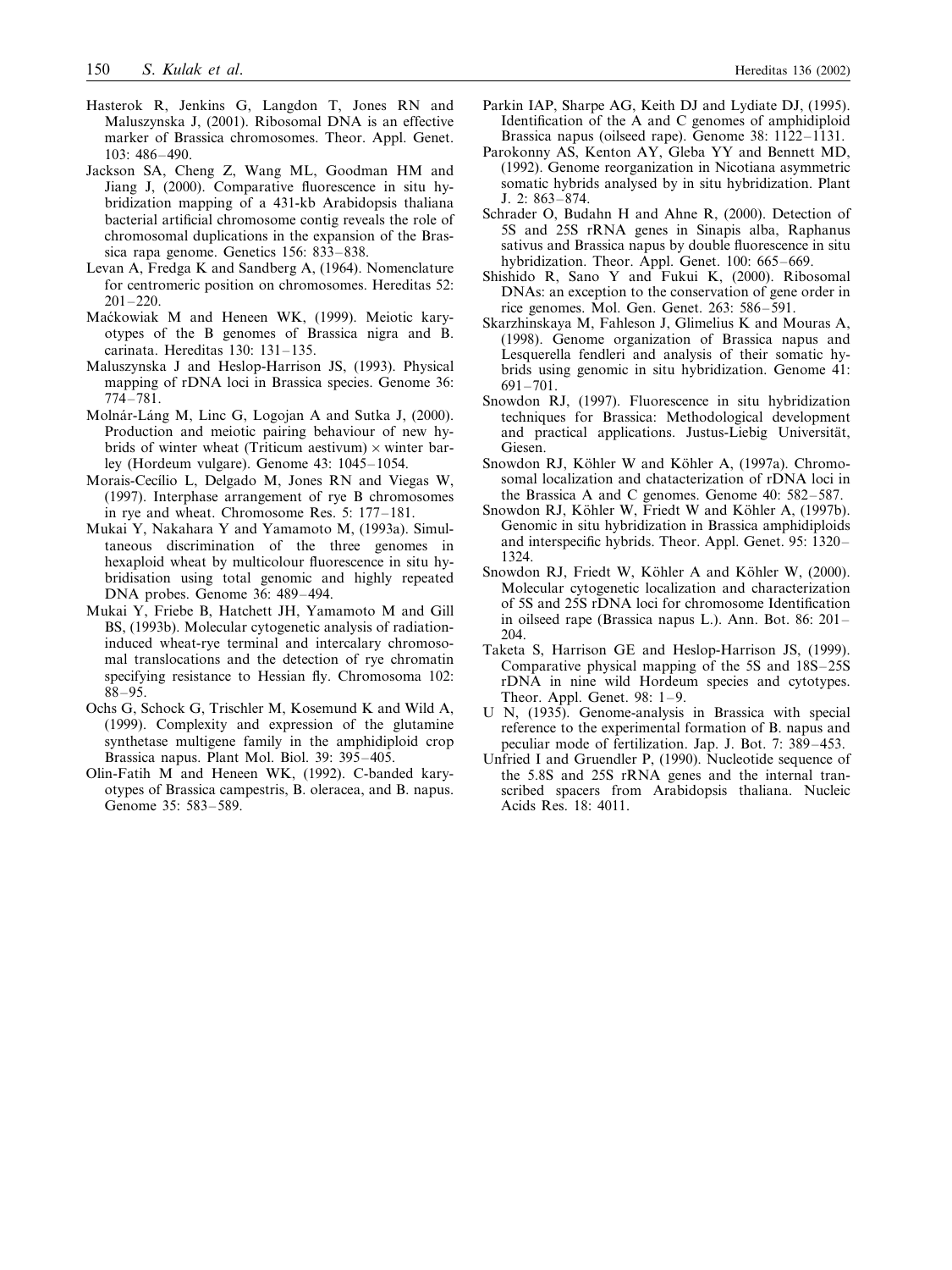# **Erratum**

**Kulak, S., Hasterok, R. and Maluszynska, J. 2002**. Karyotyping of *Brassica* amphidiploids using 5S and 25S rDNA as chromosme markers.—*Hereditas* 136: 144–150. Lund, Sweden. ISSN 0018-0661. Received November 9, 2001. Accepted March 3, 2002.

In the article, Figure 1 on page 146 is incorrect and should be replaced with the Figure 1 on the following page.

*Ed*.